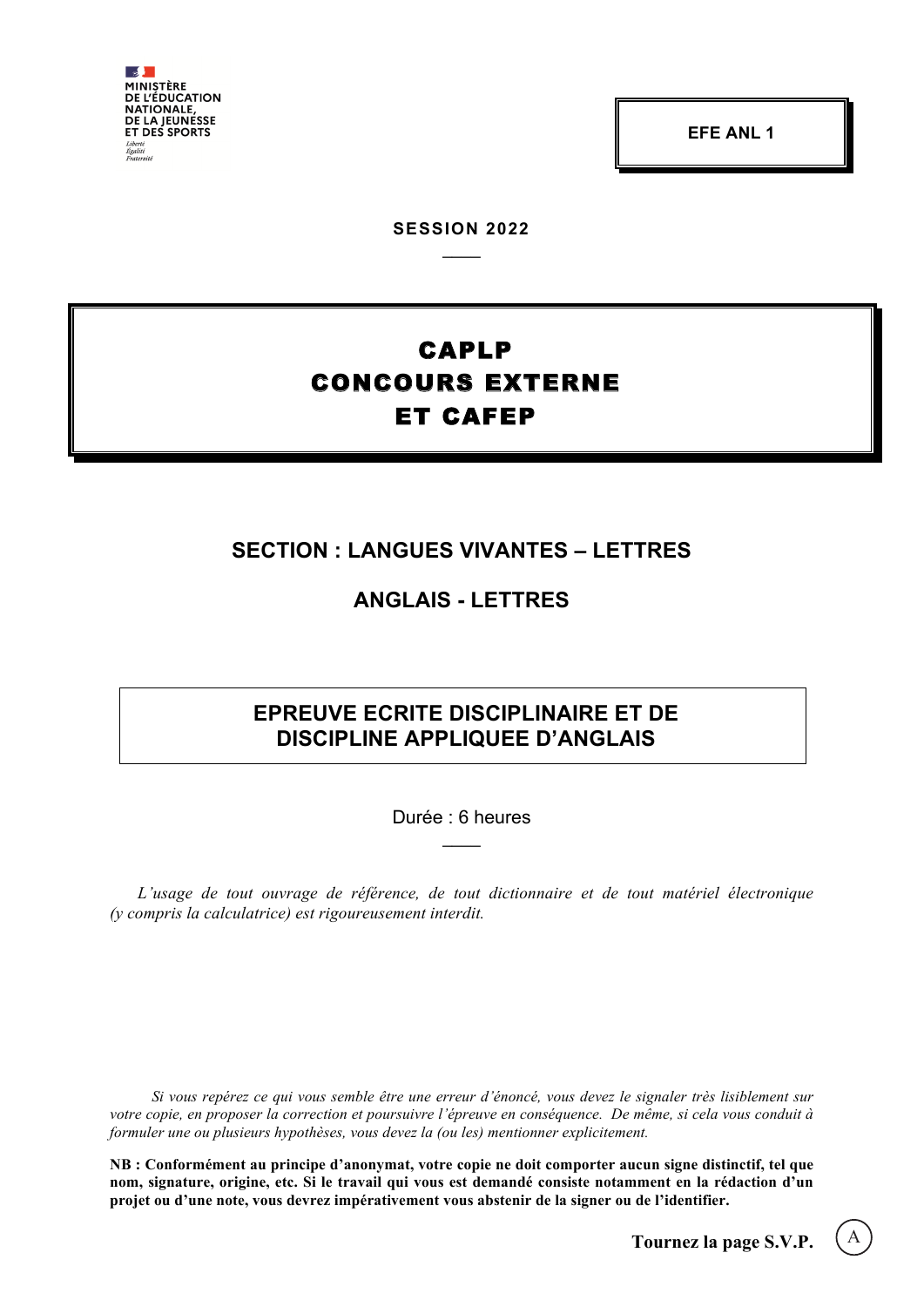### **INFORMATION AUX CANDIDATS**

Vous trouverez ci-après les codes nécessaires vous permettant de compléter les rubriques figurant en en-tête de votre copie.

Ces codes doivent être reportés sur chacune des copies que vous remettrez.

**► Concours externe du CAPLP de l'enseignement public** :



**► Concours externe du CAFEP/CAPLP de l'enseignement privé** :

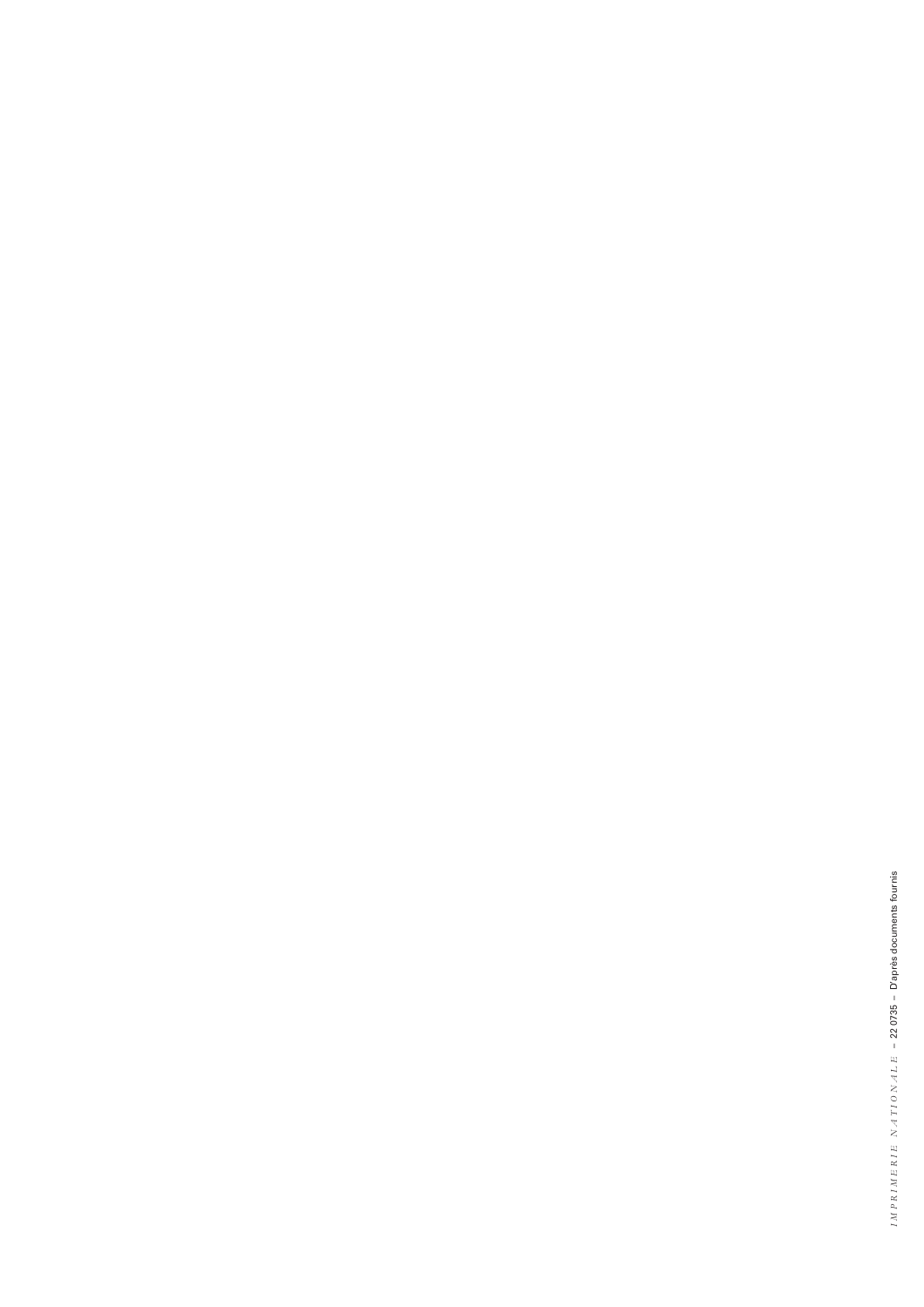#### **Le sujet comporte trois documents et trois parties.**

#### **Document 1**

At twenty years old, I boarded the bus. I wore my dungarees, black turtleneck, and the old gray raincoat I had bought in Camden. My small suitcase, yellow-and-red plaid, held some drawing pencils, a notebook, *Illuminations*, a few pieces of clothing, and pictures of my siblings. I was superstitious. Today was a Monday; I was born on Monday. It was a good day to arrive in New 5 York City. No one expected me. Everything awaited me.

I immediately took the subway from Port Authority to Jay Street and Borough Hall, then to Hoyt-Schermerhorn and DeKalb Avenue. It was a sunny afternoon. I was hoping my friends might put me up until I could find a place of my own. I went to the brownstone at the address I had, but they had moved. The new tenant was polite. He motioned toward a room at the rear of 10 the flat and suggested that his roommate might know the new address.

- I walked into the room. On a simple iron bed, a boy was sleeping. He was pale and slim with masses of dark curls, lying bare-chested with strands of beads around his neck. I stood there. He opened his eyes and smiled.
- When I told him of my plight, he rose in one motion, put on his huaraches and a white T-15 shirt, and beckoned me to follow him.

I watched him as he walked ahead, leading the way with a light-footed gait, slightly bowlegged. I noticed his hands as he tapped his fingers against his thigh. I had never seen anyone like him. He delivered me to another brownstone on Clinton Avenue, gave a little farewell salute, smiled, and was on his way.

- 20 The day wore on. I waited for my friends. As fortune would have it, they did not return. That night, having nowhere to go, I fell asleep on their red stoop. When I awoke, it was Independence Day, my first away from home with the familiar parade, veterans' picnic, and fireworks display. I felt a restless agitation in the air. Packs of children threw firecrackers that exploded at my feet. I would spend that day much as I spent the next few weeks, looking for
- 25 kindred souls, shelter, and, most urgently, a job. Summer seemed the wrong time to find a sympathetic student. Everyone was less than eager to provide me with a helping hand. Everyone was struggling, and I, the country mouse, was just an awkward presence. Eventually I went back to the city and slept in Central Park, not far from the statue of the Mad Hatter.
- Along Fifth Avenue, I left applications at shops and bookstores. I would often stop before 30 a grand hotel, an alien observer to the Proustian lifestyle of the privileged class, exiting sleek black cars with exquisite brown-and-gold-patterned trunks. It was another side of life. Horse-drawn carriages were stationed between the Paris Theatre and the Plaza Hotel. In discarded newspapers I would search out the evening's entertainment. Across from the Metropolitan Opera I watched the people enter, sensing their anticipation. […]
- 35 The skyscrapers were beautiful. They did not seem like mere corporate shells. They were monuments to the arrogant yet philanthropic spirit of America. The character of each quadrant was invigorating and one felt the flux of its history. The old world and the emerging one served up in the brick and mortar of the artisan and the architects.
- I walked for hours from park to park. In Washington Square, one could still feel the 40 characters of Henry James and the presence of the author himself. Entering the perimeters of the white arch, one was greeted by the sounds of bongos and acoustic guitars, protest singers, political arguments, activists leafleting, older chess players challenged by the young. This open atmosphere was something I had not experienced, simple freedom that did not seem to be oppressive to anyone.

Patti Smith, *Just Kids*, 2010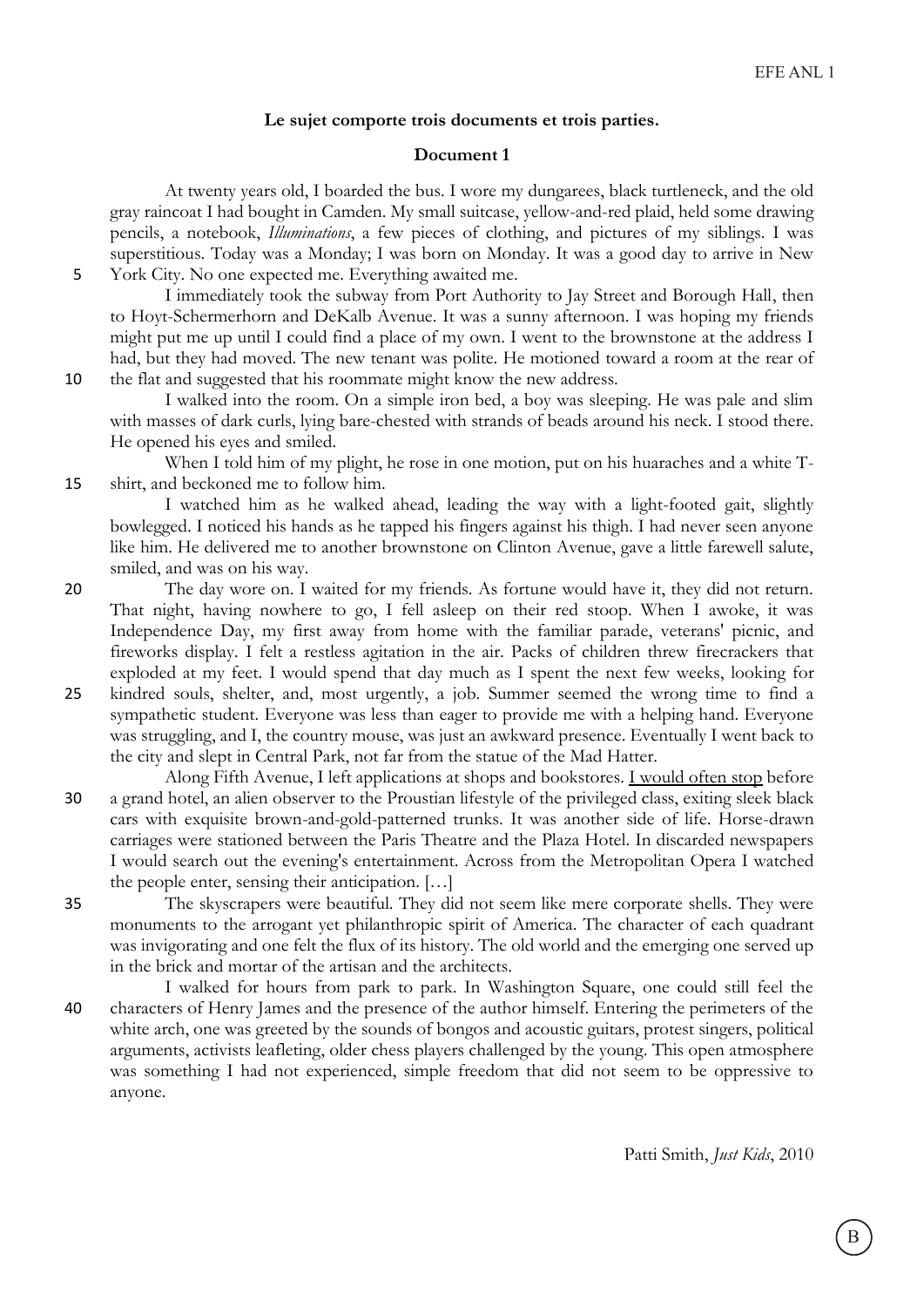### **Document 2**

# **My Sad Self**

## *To Frank O'Hara*

|    | Sometimes when my eyes are red                            |
|----|-----------------------------------------------------------|
|    | I go up on top of the RCA Building                        |
|    | and gaze at my world, Manhattan-                          |
| 5  | my buildings, streets I've done feats in,                 |
|    | lofts, beds, coldwater flats                              |
|    | on Fifth Ave below which I also bear in mind,             |
|    | its ant cars, little yellow taxis, men                    |
|    | walking the size of specks of wool—                       |
| 10 | Panorama of the bridges, sunrise over Brooklyn machine,   |
|    | sun go down over New Jersey where I was born              |
|    | & Paterson where I played with ants—                      |
|    | my later loves on 15th Street,                            |
|    | my greater loves of Lower East Side,                      |
| 15 | my once fabulous amours in the Bronx                      |
|    | faraway—                                                  |
|    | paths crossing in these hidden streets,                   |
|    | my history summed up, my absences                         |
|    | and ecstasies in Harlem-                                  |
| 20 | —sun shining down on all I own                            |
|    | in one eyeblink to the horizon                            |
|    | in my last eternity-                                      |
|    | matter is water.                                          |
| 25 |                                                           |
|    | Sad,                                                      |
|    | I take the elevator and go                                |
|    | down, pondering,                                          |
|    | and walk on the pavements staring into all man's          |
|    | plateglass, faces,                                        |
| 30 | questioning after who loves,<br>and stop, bemused         |
|    | in front of an automobile shopwindow                      |
|    | standing lost in calm thought,                            |
|    | traffic moving up & down 5th Avenue blocks behind me      |
| 35 | waiting for a moment when                                 |
|    |                                                           |
|    | Time to go home $& \text{cook super } & \text{listen to}$ |
|    | the romantic war news on the radio                        |
|    | all movement stops                                        |
| 40 | & I walk in the timeless sadness of existence,            |
|    | tenderness flowing thru the buildings,                    |
|    | my fingertips touching reality's face,                    |
|    | my own face streaked with tears in the mirror             |
|    | of some window-at dusk-                                   |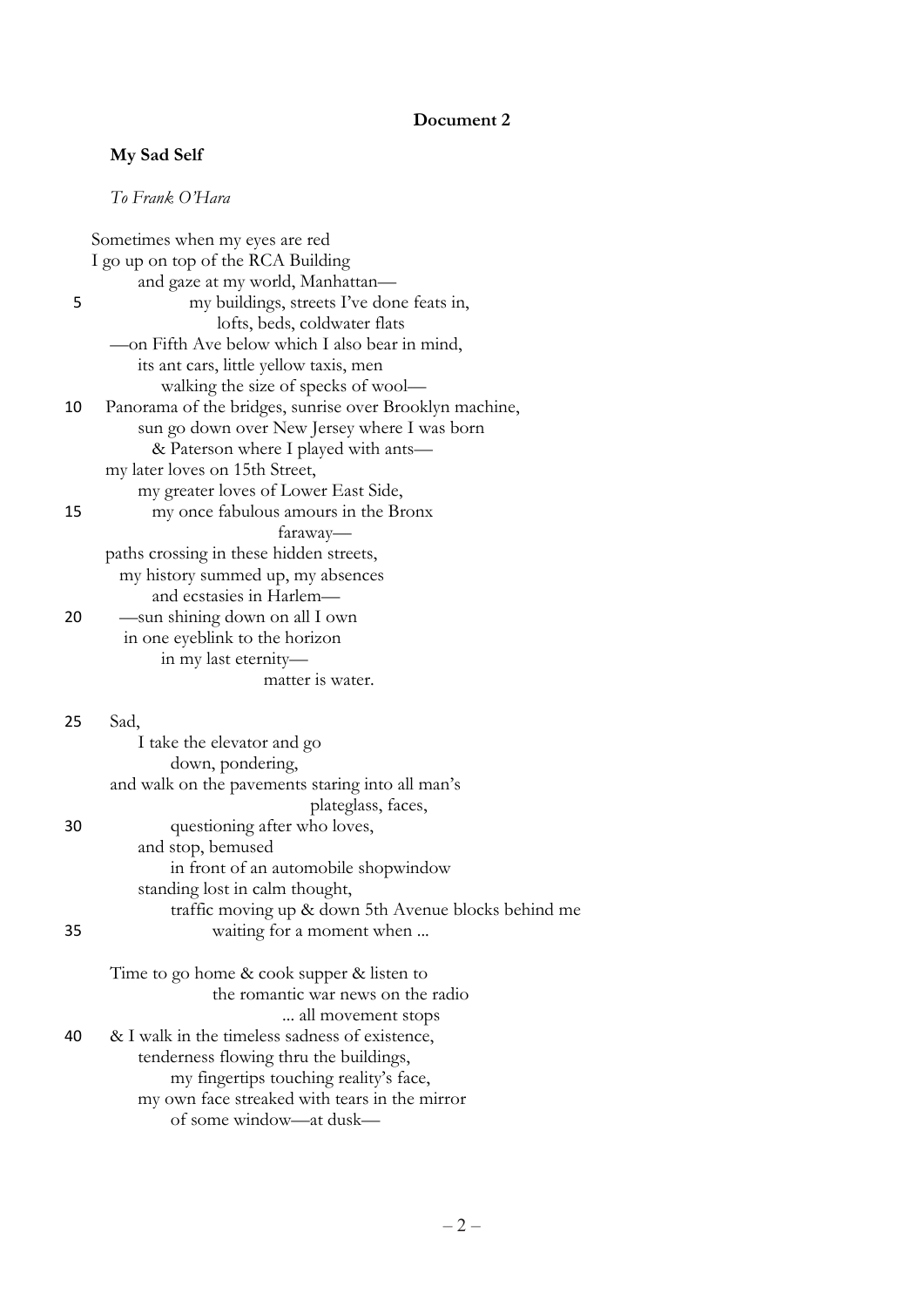| 45 | where I have no desire-                            |
|----|----------------------------------------------------|
|    | for bonbons-or to own the dresses or Japanese      |
|    | lampshades of intellection-                        |
|    |                                                    |
| 50 | Confused by the spectacle around me,               |
|    | Man struggling up the street                       |
|    | with packages, newspapers,                         |
|    | ties, beautiful suits                              |
|    | toward his desire                                  |
| 55 | Man, woman, streaming over the pavements           |
|    | red lights clocking hurried watches &              |
|    | movements at the curb-                             |
|    |                                                    |
|    | And all these streets leading                      |
| 60 | so crosswise, honking, lengthily,                  |
|    | by avenues                                         |
|    | stalked by high buildings or crusted into slums    |
|    | thru such halting traffic                          |
|    | screaming cars and engines                         |
| 65 | so painfully to this                               |
|    | countryside, this graveyard                        |
|    | this stillness                                     |
|    | on deathbed or mountain                            |
|    | once seen                                          |
| 70 | never regained or desired                          |
|    | in the mind to come                                |
|    | where all Manhattan that I've seen must disappear. |
|    |                                                    |
|    |                                                    |

*New York, October 1958* Allen Ginsberg, "My Sad Self" from *Collected Poems, 1947-1980*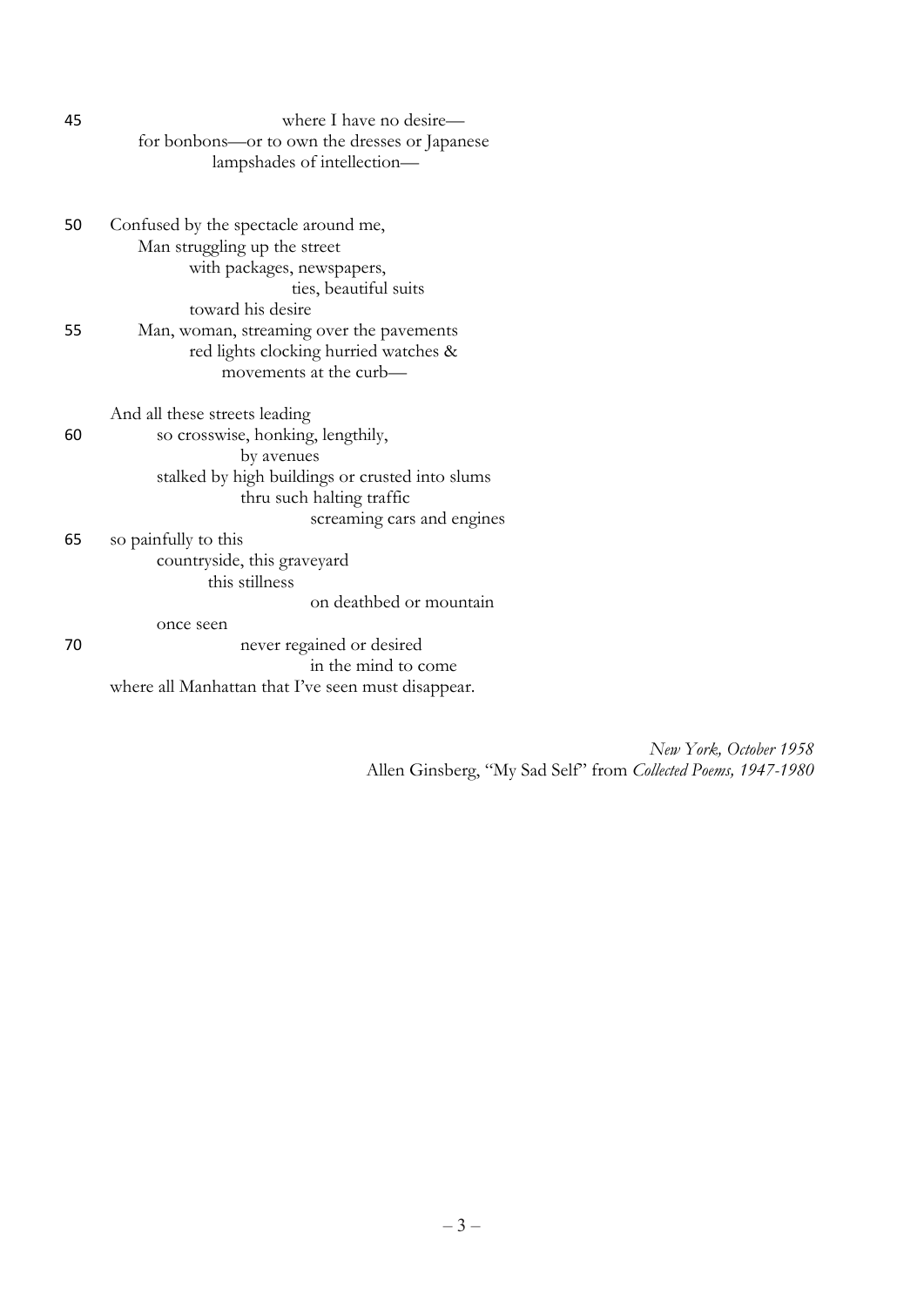



Eric Drooker, New Yorker, 1996 Source : http://www.drooker.com/ny-cover-gallery